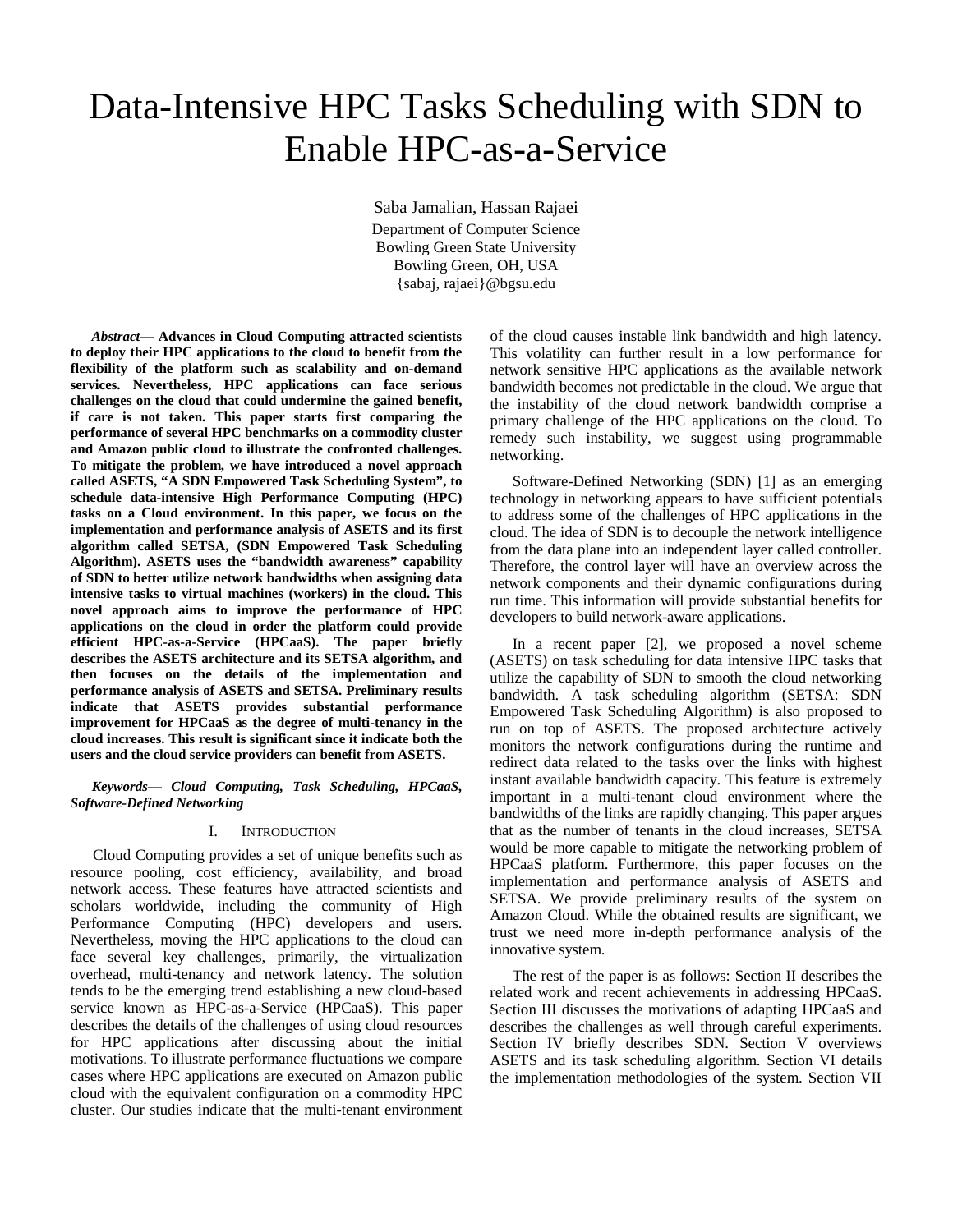illustrates performance analysis and Section VIII concludes the paper and provides future directions.

# II. RELATED WORK

Works related to this research include attempts to address the challenges of HPCaaS as well as studies of improving performance of the HPC applications on the cloud. This section is dedicated to describe a number of recent achievements in this area.

Gilad et al. [3] explored the notion of HPCaaS by identifying the ability of running HPC applications simultaneously on a single cluster as the primary motivation. They believed that HPCaaS needs a specific scheduling strategy to achieve a reasonable performance, nevertheless their idea was that this scheduling strategy is application specific. As an example they proposed a smart scheduling algorithm for a subset of bioscience applications. Their results showed that the smart application specific scheduling algorithm increased the system productivity and efficiency.

General Purpose Graphics Processing Units (GPGPUs) provide performance improvement for scientific and HPC applications. However, the performance of a virtual GPU on the cloud cannot compete with its physical one. Younge et al. [4] studied the role of GPGPUs in Cloud Computing by providing the GPU-enabled virtual machines (VMs) and evaluating its performance for HPC scientific applications. Their proposed GPU-enabled VMs use "Pass-through" technique in the hypervisor and a virtual machines will have a direct access to GPU but through the hypervisor. A portion of HPC applications utilize GPGPUs and this research provides a solution for them to benefit from the Cloud.

Thamarai et al. [5] proposed a framework called Cloud Resource Broker (CLOUDRB) for scheduling HPC applications on the cloud. The framework follows a Particle Swarm Optimization method for allocating resources. A Discrete Event Simulation of the framework on Matlab indicates that CLOUDRB minimizes makespan, cost and job rejection ratio.

Gupta et al. [6] consider Cloud Computing as an alternative to supercomputers for a subset of HPC applications. They comprehensively analyzed the performance of running HPC applications on the cloud by comparing it with a range of platforms from a supercomputer to a commodity cluster. Although their conclusion was that the current clouds cannot substitute supercomputers, they can effectively complement them. They proposed an application-aware dynamic scheduling heuristics that could improve the performance of HPC applications in terms of average turnaround time and throughput.

AbdelBaky et al in [7] introduce a prototype to transform supercomputer into a cloud that supports accessibility of HPC resources through IaaS, PaaS and SaaS abstractions. In their experiment, they could dynamically scale resource of a supercomputer for a typical HPC application from 640 to 22,016 processors, spanning two systems in different continents. The performance of the running HPC application was neither reduced nor improved but the provided abstraction layer was simpler and more powerful.

HPC jobs are often in form of workflows where the sequence of tasks matters and the output of a completed task would become the input for the next task. Traditionally, HPC applications run on a dedicated hardware in a batch mode with single workflow scheduling. Clouds make it possible for HPC workflows to run simultaneously in a multi-tenant environment. Jiang et al. [8] proposed a mechanism to schedule simultaneous HPC workflows in a cloud oriented datacenter. The primary idea in this workflow scheduling mechanism is to fill the gaps between tasks. Using this method they could not only schedule HPC workflows in the cloud, but also increase the performance up to 18%.

Perhaps the closest related work to our study would be the one that applies the features of Software-Defined Networking (SDN) in addressing the challenges of HPCaaS in the cloud. To our knowledge, ASETS is the first one exploring this area by proposing a scheduling scheme for assigning data-intensive HPC tasks with SDN to virtual machines in the cloud. Nevertheless, Hadoop and Big Data applications that are sensitive about the network can also benefit from Software-Defined Networking capabilities. Qin et al. in a recent study [9] proposed a bandwidth-aware scheduling with SDN (BASS) mechanism for Hadoop jobs that can improve the performance in terms of job tunraround time.

# III. HPC AS A SERIVE (HPCAAS)

High Performance Computing applications often require huge computational power with careful consideration of the network. Job scheduling on supercomputers are traditionally batch. However, recently with the advent of multi-tenant cloud oriented data centers, HPC is facing a revolution. Moving HPC to the cloud to provide resources, infrastructure, applications and platforms of HPC in form of a service is called HPCaaS. This section describes the motivations as well as the challenges of moving HPC applications to the cloud.

# *A. HPCaaS Benefits*

Cloud with turning the utility computing into reality have recently gained the attention of both service providers and users. The HPC community is no exception as the resource pooling, availability, cost efficiency, flexibility, on demand broadband access and several other benefits of the cloud are attractive to them. This research identifies the followings as the primary benefits of HPCaaS.

*1) Cost Efficiency:* HPCaaS makes it possible for cloud providers to run simultanous HPC jobs on their infrastructure to not only fill the gaps in the workflows with other jobs [8], but also to provide customizable, scalable, and elastic virtual clusters for users. This will result in a more efficient service and a maximized benefit. Users as well can also reduce costs by turning the capital expenditure to operational by renting services instead of buying the required infrastructure. A comprehensive study and evaluation of HPC applications on the cloud [10] indicates the cost efficiency of the cloud for small scale HPC applications.

*2) Resource Utilization:* Cloud providers benefit from a multi-tenant environment where they can utilize their resources by having simultanous HPC jobs. Moreover, users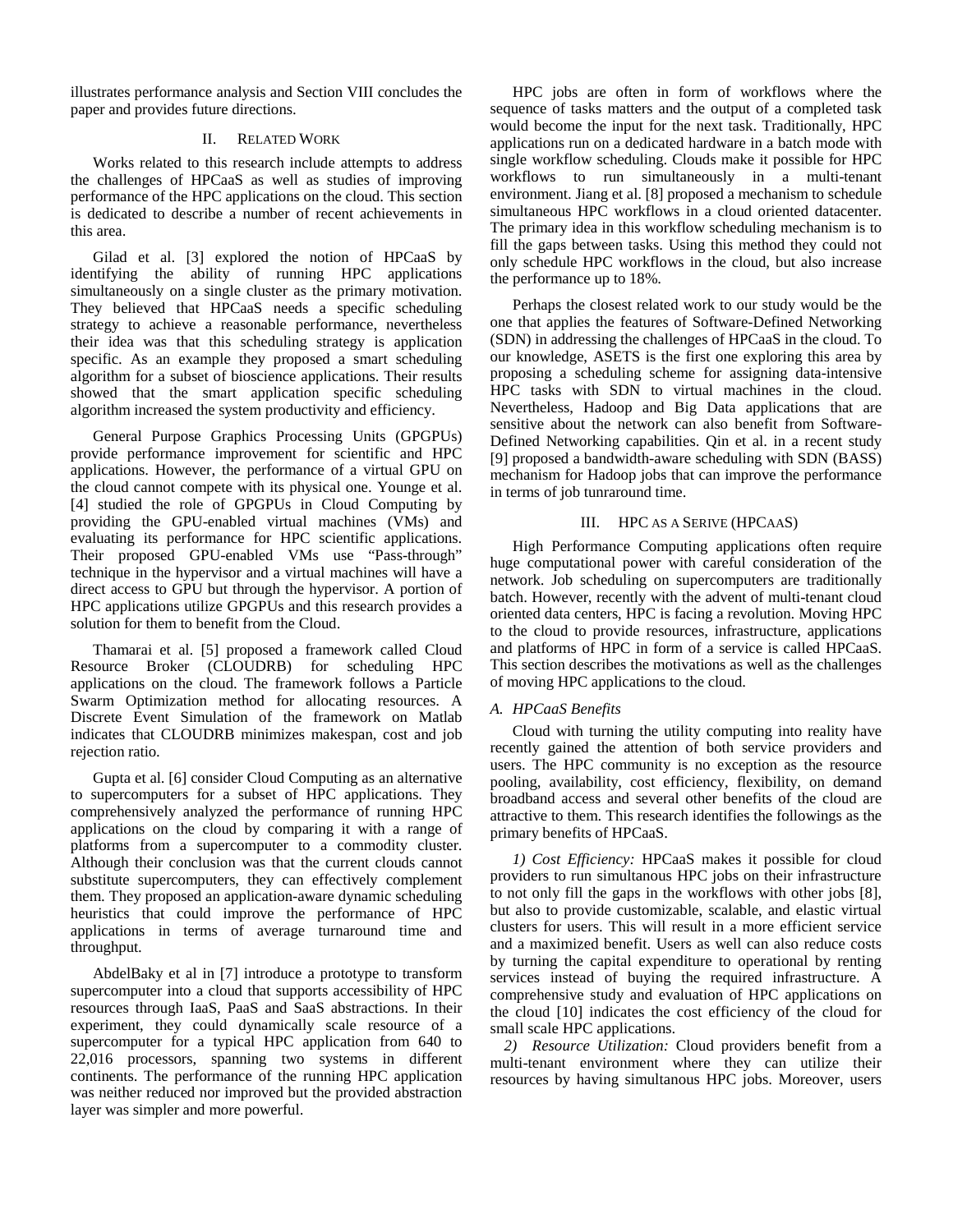can scale up and down their resources even during run-time according to the application deman.

*3) Maintenance and Administration:* The scientific community that contributes as the majaroty of HPC users often have limited computer ccience background. HPCaaS eliminates all the hassles of setting up an HPC cluster and maintenance of a powerful supercoputer for the users*.*

## *B. HPCaaS Chellenges*

Unique requirements of current HPC applications such as demand of batch scheduling and direct access to dedicated hardware, fast dedicated interconnects, and low latency of the network do not match well with current cloud technology. In order for the HPC applications to have a competitive performance on the cloud, either the current applications or the current cloud technology need to be revised. We conducted a comprehensive experiment by comparing the performance of an HPC benchmark on Amazon AWS cloud with a physical commodity cluster to identify the following shortcomings of HPCaaS.

*1) Cloud Networking*: Network bandwidth and latency play very important roles in the performance of HPC applications on the cloud. Scientific applications often need fast intercommunication between parallel jobs and/or high bandwidth to transfer large volumes of data. To evaluate how well existing cloud technology performs in term of networking for HPCaaS, we used iPerf networking benchmark [11] in our experiments on Amazon EC2 c3.8xlarge instances. We ran the benchmark in 8 number of experiments each for 15 times.



Figure 1. Network Bandwidth Performance on Public Cloud

Figure 1 shows a large variability in the performance of the cloud network in terms of bandwidth. This instable network bandwidth causes the HPC applications, in particular those with high network demand, to have an unpredictable performance. Due to the fact that the resources on the cloud are shared among many simultaneous running applications, sometimes the network links are extremely busy (e.g. the minimum measured bandwidth on E3 in Figure 1) and sometimes they are free (e.g. maximum measured bandwidth in E1 as shown in Figure 1). This effect will result in a zigzag behavior of the network bandwidth as illustrated in Figure 1. In another experiment we analyzed the network latency of the cloud and compared it with a commodity Rocks cluster. Figure 2 shows that HPCaaS can potentially suffer from high latency of the network.

Our experiments prove that existing networking methodologies in the cloud do not provide promising performance for HPCaaS and the multi-tenant environment of the cloud plays the most important role in the shortcoming of cloud networking. This research considers multi-tenancy of the cloud as a second challenge of HPCaaS.



Figure 2. Network Latency of Public Cloud Compared to Commodity Cluster

*2) Multi-tenancy*: Although multi-tenancy is one of the motivations of adapting cloud computing technology, it is with great contrast with the requirements of HPC applications. Multi-tenancy enables cloud providers to share resources among multiple tenants to maximize profit. Nevertheless, HPC applications demand direct access to dedicated hardware using some sort of batch scheduling.



Figure 3. Speed-up for GROMACS benchmark running on Amazon EC2 instance

We conducted an experiment by running GROMACS benchmark [12] on a virtual instance of Amazon EC2 public cloud. GROMACS is a real-world scientific application used in molecular simulation. We repeated the experiment for 5 times and Figure 3 shows the result for the achieved speed-up. The error bars represent the standard deviation of the results and indicate that by increasing the number of cores, the diversity and variability of values we get in multiple experiments, increases. In other words, by scaling up the HPC applications on the cloud, the performance becomes more unpredictable. To support our results, in another experiment the performance of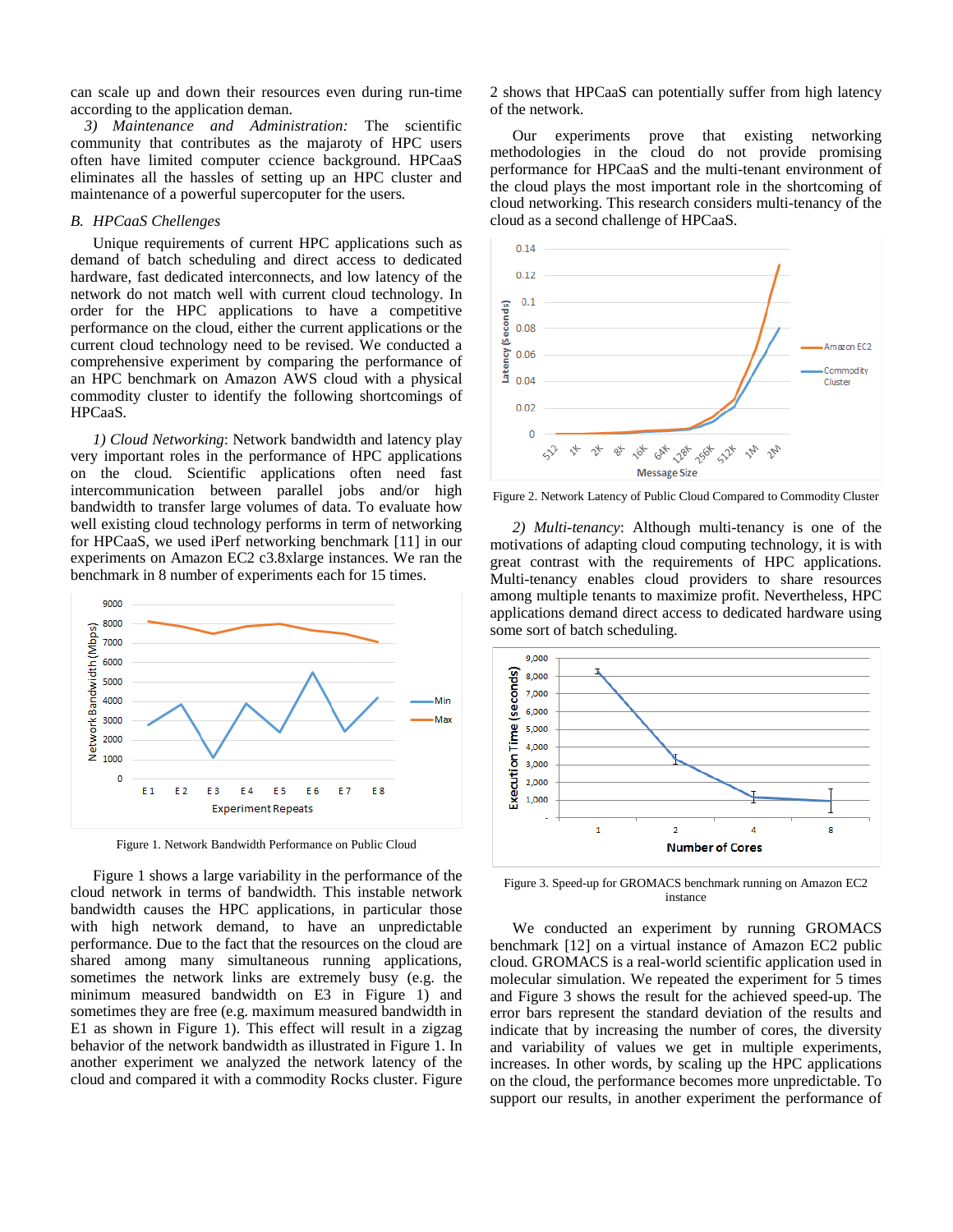Matrix Multiplication benchmark is evaluated on Amazon EC2. Figure 4 represents the efficiency achieved for the experiments and the error bars are again the standard deviations. These two experiments show how performance of HPC applications on the cloud is not predictable due to the shared resource and multi-tenant environment of the cloud. Moreover, the cloud clearly lowers the efficiency.



Figure 4. The efficiency achieved by running Matrix Multiplication benchmark on Amazon EC2 public cloud

There is a relatively huge gap between the average and best performance of running GROMACS or Matrix Multiplication benchmark on Amazon EC2. This gap is due to the fact that several tenants are using a shared resource and the performance of the application depends on the number of simultaneous running applications. It is worth mentioning that other experiments such as [10] confirm our findings and provide evidences that the multi-tenancy of the network is the major bottleneck and has the greatest influence in degrading the performance of HPC applications in the cloud.

*3) Virtualization Overhead*: Virtualization plays a key role in the cloud helping the cloud to have rapid elasticity, resource pooling, and flexibility. However, virtualization and in particular the hypervisor adds unwanted overhead by adding a software layer and preventing applications to have direct access to the hardware resources. This virtualization overhead is not the same for all types of hardware. For example, because of the hardware support, virtualization overhead for processors is significantly less than the overhead of network virtualization. For some hardware types such as GPUs, it is often more efficient to pass through GPUs than to have virtual GPUs [13].

## IV. SOFTWARE-DEFINED NETWORKING (SDN)

Traditional networking provides great flexibility on the network edge for the developers to utilize various suits of protocols to enable the development of multi-purpose applications. This flexibility of the network at the edge can be considered as one of the primary reasons behind the success of the Internet. In contrast, the network in the core level is rather firm and inflexible. Any change or dynamic configuration is either practically difficult or highly expensive. With the rise of distributed applications and file systems, Big Data, Internet of Things, etc. the network traffic has switched from a mostly

vertical pattern, to a more of a horizontal pattern [14]. In other words, modern datacenters tend to keep most of their data traffic within their internal distributed proximity rather than directing the traffic to the external network. As a result, there is enormous demand for more dynamic, flexible, and elastic network at the core. Programmable networks appear to provide excellent solutions compensating the inflexibility challenge of the core network and avoid expensive physical reconfiguration.

Software-Defined Networking (SDN) is an emerging technology that turns the notion of programmable networks into reality for the existing networking technologies [15]. The idea is to separate the controlling layer of the network from the data transfer layer and turn it into a programmable and dynamically configurable layer [16]. Figure 5 shows a conceptual architecture of a network managed by SDN. The network traffic is forwarded in the data plane based on the flow tables inside the switches. Records in the flow tables are assigned with commands issued by the SDN controller [17]. The most popular protocol for the SDN controller as of today is OpenFlow [18]. With a separate control plane in SDN architecture, the controller is capable of monitoring the whole network properties and can alter the configurations according to the users and applications demand during run-time using RESTful APIs.



Figure 5. Conceptual Architecture in Software-Defined Networking

SDN plays an important role in cloud networking where the network is virtualized [19]. Each tenant becomes capable of having its private virtual network configuration and topology. ASETS aims to utilize the capabilities of SDN in assigning HPC tasks to virtual machines in the cloud. Accordingly, the SETSA algorithm benefits from the "bandwidth awareness" feature of the SDN controller to more<br>efficiently schedule data-intensive tasks and hence schedule data-intensive tasks and hence dramatically improve the performance of the system.

## V. A RECONFIGURABLE TASK SCHEDULER ON THE CLOUD

Section III described the motivations of HPCaaS as well as its limitations and shortcomings. Our experiments identified the networking, multi-tenancy and virtualization overhead of the cloud as the primary challenges of HPCaaS. In a recent publication [2], we proposed a dynamic configurable scheme for scheduling HPC tasks on the cloud that utilizes the capabilities of Software-Defined Networking. The scheme called ASETS (A SDN Empowered Task Scheduling System) aims to mitigate the multi-tenancy of the cloud for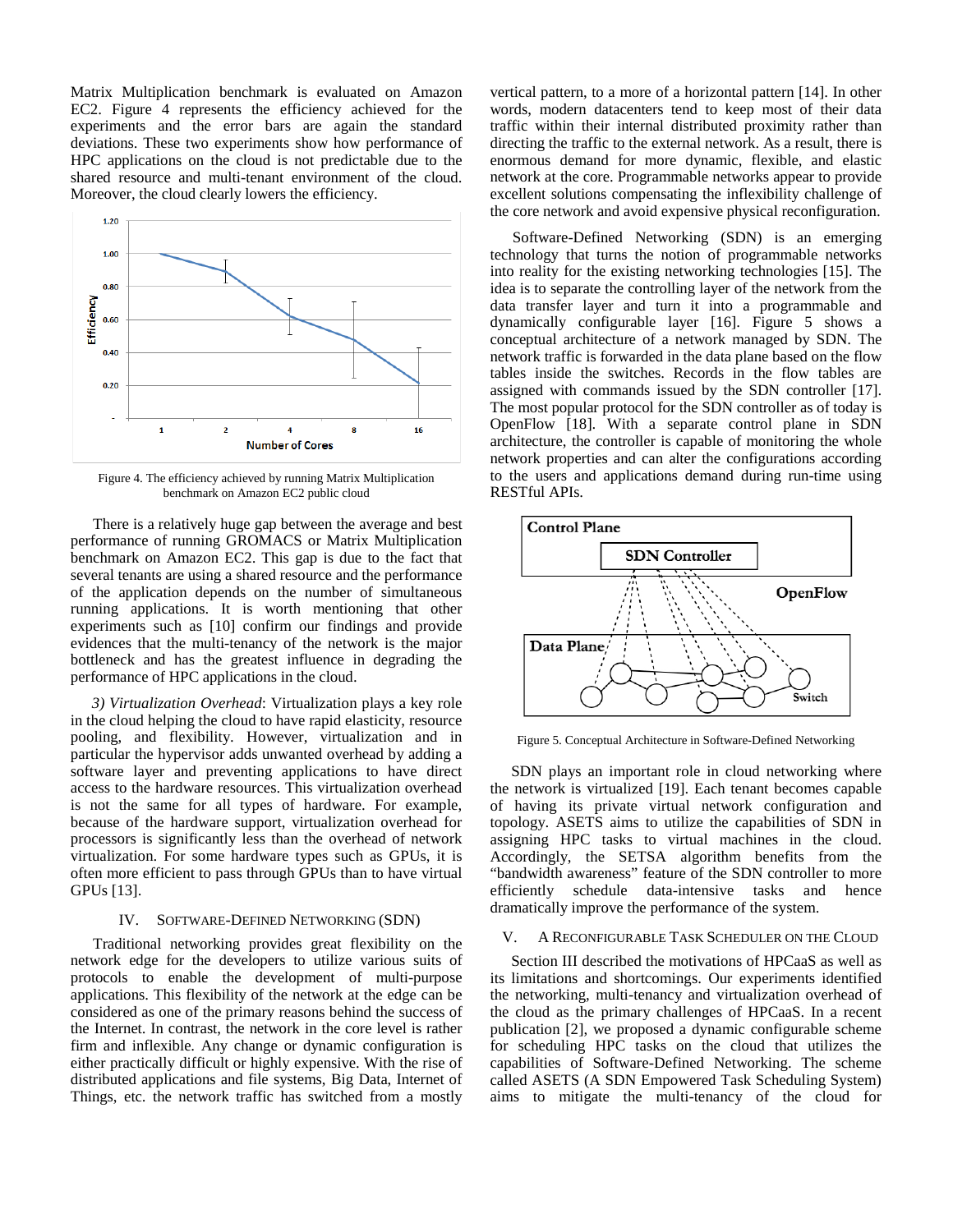simultaneous HPC applications on the cloud. This section briefly describes the system and its primary scheduling algorithm named SETSA (SDN Empowered Task Scheduling Algorithm).

## *A. ASETS: A SDN-Empowered Task Scheduling System*

ASETS consists of at least a queue of tasks, a task broker, a shared file system and a SDN controller for the virtual network. The tasks queue is populated by the HPC job scheduler and the input data needed for each task is stored in the file system. Workers are virtual machines that can be launched or terminated during run-time according to the demand. This elasticity of the system helps reducing the cost as well as efficiently utilizing the resources. Figure 6 illustrates a conceptual overview of the architecture and clearly shows that ASETS with the use of network virtualization and dynamic allocation of virtual machines on the cloud is highly scalable for HPC applications.



Figure 6. ASETS Conceptual Architecture

## *B. SETSA: SDN-Empowered Task Scheduling Algorithm*

SETSA is the scheduling algorithm that runs in the task scheduler module of ASETS. Using APIs, SETSA benefits from a SDN controller that has an overview of the whole virtual network of ASETS during run time. The SDN controller monitors the network activities and provides the link bandwidth values for the task scheduler. This information will help SETSA schedule tasks with their corresponding data to the most suitable virtual machine. Our empirical analysis shows that as the number of simultaneous applications running on the shared cloud infrastructure (i.e. degree of the multitenancy) increases; SETSA will have a more influence in improving the performance of HPCaaS in term of job finishing time.

Figure 7 illustrates the result of our preliminary empirical analysis of the algorithm by comparing its performance with FIFO and Round-Robin as two popular scheduling algorithms. The results indicate that SETSA performs best when the cloud is under heavy utilization. As our experiments in section 3 showed, increasing the number of tenants accessing the cloud infrastructure simultaneously makes the performance of running HPC applications very unpredictable. This instability is primarily caused by the fluctuations of network bandwidths. SETSA attempts to make the task scheduling more compatible with the alternating network bandwidths by redirecting network traffic to more available links.

## *C. Discussions*

*1) SETSA Overhead*: API calls and the communication with the SDN controller adds some unwanted overhead to the scheduling. Our experiments and performance analysis shows that this unwanted overhead is tolerable when there are enough multi-tenant applications running on the cloud. Nevertheless, in an underutilized cloud, the overhead of SETSA may make it a less desirable scheduling solution compared with other light scheduling algorithms such as FIFO.

*2) SETSA Window*: SETSA originally schedules one task at a time assigning it to a single virtual machine. However, the algorithm potentially can be parallel to improve the performance and lower the overhead. Currently, a parallel implementation of the algorithm (SETSAW: SETSA Window) is in the research and development phase.

*3) Cloud Over-utilization*: When resources in the cloud are over-utilized by several tenants, SETSA plays a more important role. A recent study [20] indicates that cloud providers may maximize benefit by oversubscribing cloud resources to the users. Nonetheless, this oversubscription lowers the performance of the service. Our investigation suggests that SETSA has the potential capability to stabilize the performance while the cloud service provider may increase the revenue by oversubscription of the resources.



Figure 7. Empirical Analysis and Performance Comparison of SETSA with FIFO and Round-Robin

#### VI. IMPLEMENTATION METHODS

This section describes our methodology to implement ASETS on both Amazon public cloud and a private OpenStack cloud. Depending on the infrastructure and platforms, there are several technologies that can be used to implement ASETS. In order to show the proof of the concept, we deployed an OpenStack cloud integrated with OpenDaylight [21] as the SDN enabler for the virtual network of the cloud. OpenDaylight is a community-led and industrysupported open source framework to accelerate adoption of SDN and Network Functions Virtualization (NFV).

## *A. Private OpenStack Cloud*

We deployed a RedHat RDO [22] on our Dell commodity cluster of 6 compute nodes to have a private OpenStack cloud. The OpenStack manages cloud networking using a module named Neutron. In order to enable SDN on this cloud, we need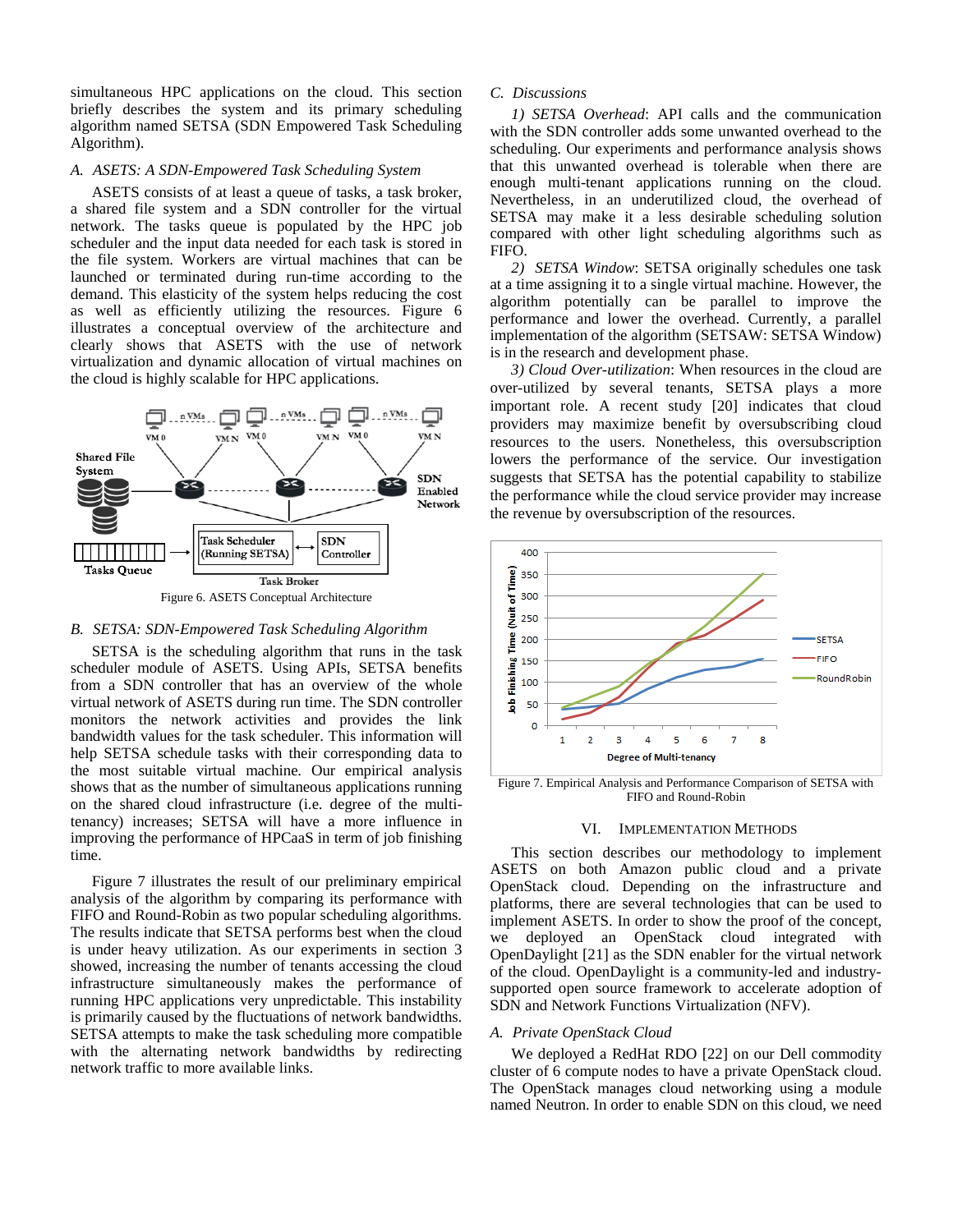to configure Neutron to work with OpenDaylight using Open vSwitch and Modular Layer 2 (ML2) plug-in. Open VSwitch is multilayer virtual switch that enables SDN functionalities. And ML2 is a plug-in for Neutron to enable OpenStack benefit from layer 2 networking technologies. Figure 8 represents the conceptual overview of the integration of OpenStack with OpenDaylight to enable Software-Defined Networking for the private cloud.

One of the primary challenges of evaluating the performance of ASETS and SETSA on a private cloud is to build a multi-tenant environment. SETSA improves the performance of HPCaaS if the cloud resources are utilized enough by simultaneous tenants. In order to emulate such an environment for ASETS we set up several virtual cluster of 3 to 4 small scale compute nodes each running a Matrix Multiplication benchmark. This challenge only needs to be addressed in a private cloud setting as the Amazon public cloud resources are already fully utilized by real working tenants. Another shortcoming of the private OpenStack cloud for our experiments was the small scale of the implementation. The private cloud was built on top of a cluster of 6 compute nodes and over a total of 64 physical cores. Although the hardware configuration was enough to prove the concept, a larger scale of experiments was needed to show the elasticity and feasibility of ASETS on a real-world public cloud environment. To address such a problem, we implemented ASETS on Amazon AWS cloud as well.



Figure 8. OpenStack and OpenDaylight Integration on a Private Cloud

#### *B. Public Amazon Cloud*

A real-world multi-tenant and dynamic public cloud is desired to evaluate the performance of ASETS and SETSA more accurately. Nevertheless, public cloud providers such as Amazon will consider a limited access in the infrastructure and hardware layer to the users, making it very difficult for us to deploy our SDN enabled cloud networking. Although, public cloud providers may utilize Software-Defined Networking capabilities for their networking infrastructures, such capabilities are blocked for public users for several reasons, primarily the security. To overcome this problem, we deployed a private virtual OpenStack cloud integrated with OpenDaylight on a virtual cluster on Amazon EC2. This will add another layer of virtualization to the system and therefore an unwanted overhead, yet makes it possible for us to utilize SDN capabilities for our own private cloud on top of a multitenant infrastructure to accurately evaluate performance of ASETS.

Figure 9 shows the conceptual architecture of our implementation of ASETS on Amazon public cloud. Amazon

infrastructure provides a multi-tenant environment for us where we set up a private virtual OpenStack cloud with Software-Defined Networking enabled by OpenDaylight.

Amazon AWS provide cloud based services such as Amazon SQS (i.e. a queuing system) and powerful APIs besides typical virtual machines that make cloud-based developments a lot easier. In our implementation of ASETS on Amazon AWS, we utilized Amazon SQS for the tasks queue. Moreover, the Amazon EC2 Java APIs enable us to dynamically launch and terminate virtual machines on the cloud. Utilizing this capability, in order to make ASETS scale up and down according to the number of incoming tasks, we developed a module that actively monitors the size of the tasks queue. If the number of tasks in the queue exceeds a threshold, ASETS automatically launches new virtual machines to scale up. On the other hand if a virtual machine remains idle for a specific period of time, ASETS will terminate the virtual machine to save cost.



#### VII. EXPERIMENTS RESULTS AND ANALYSIS

We conducted the comprehensive performance analysis of ASETS and SETSA from three different perspectives; measuring the overhead of SETSA, performance evaluation of the system on a private cloud, and performance evaluation on Amazon public cloud. Our experiments indicate promising results for ASETS and its primary scheduling algorithm, SETSA. The proof of the concept implementation clearly indicates that ASETS is highly scalable and SETSA improves the performance of HPCaaS when the degree of multi-tenancy goes up.

## *A. Measuring Overhead of SETSA*

Unlike regular scheduling algorithms like FIFO or RoundRobin, SETSA needs more calculations as it uses SDN APIs to monitor network bandwidths and make decisions accordingly. The extra calculations and process adds unwanted overhead that may influence the performance of the system. In order to measure the overhead of the system we compared the performance of ASETS when running SETSA with the time it is running a simple FIFO scheduling algorithm. The experiment was conducted on a private OpenStack cloud on a commodity cluster of six compute nodes running six virtual machines with zero multi-tenancy and repeated for 10 times. Data sizes and task granularities were randomly chosen for each repeat of the experiment.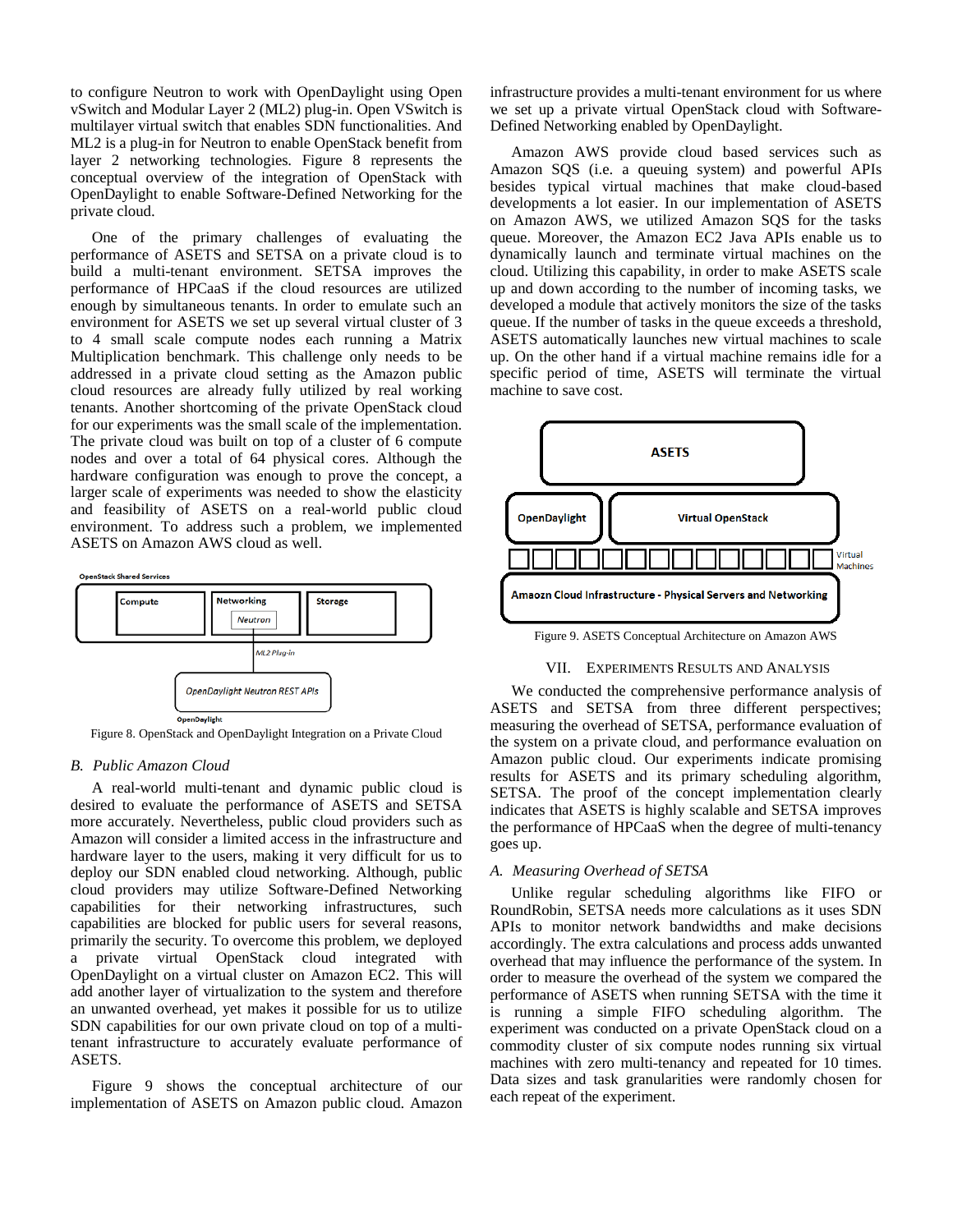Figure 10 compares the performance of SETSA in 10 numbers of executions with FIFO in a private cloud with no multi-tenancy. When there is not any simultaneous applications running on the cloud, network bandwidths remain stable and SETSA schedules HPC tasks the same as FIFO. The experiment shows that the undesired overhead of SETSA running on ASETS in such a case is approximately 5%. Further studies and experiments will indicate that this overhead is reasonably low and worthwhile.



Figure 10. Comparing the Performance of SETSA with FIFO in Multiple Experiments

# *B. ASETS on Private OpenStack Cloud*

Our empirical analysis of SETSA, previously, indicated that as the degree of multi-tenancy increases, SETSA performs better by mitigating the overhead of the multi-tenancy and improves the performance of HPCaaS. In order to evaluate SETSA in action, we artificially created a multi-tenant environment on our private OpenStack cloud by launching simultaneous virtual clusters. Each virtual cluster has 3 virtual machines and runs a Matrix Multiplication algorithm. Number of the virtual clusters running on our cloud indicates the degree of multi-tenancy.



Figure 11. Performance of SETSA on Private OpenStack Cloud Based on the Degree of Multi-tenancy

Figure 11 confirms our empirical analysis. When the degree of multi-tenancy is low, SETSA performs almost the same as FIFO. However, as the number of simultaneous applications running on the cloud goes up, SETSA tends to mitigate the fluctuating available network bandwidths of the cloud and therefore increase the performance of HPCaaS in term of job finishing time. This performance improvement on a private OpenStack cloud running on a commodity cluster of 6 compute nodes is measured to be 18%. Nevertheless, in order to show how SETSA can improve performance in a realworld commercial HPCaaS environment, experiments in a larger scale are required. Therefore, we evaluated our implementation of ASETS running SETSA on Amazon public cloud.

# *C. ASETS on Amazon Piblic Cloud*

Amazon AWS enables us to evaluate ASETS on a larger scale and on an inherently multi-tenant environment. Nevertheless, since access to the hardware and networking infrastructure of Amazon cloud is limited, we need to deploy our implementation of the cloud integrated with an SDN controller. Although this will result in an extra virtualization overhead, we will be able to evaluate the scalability of ASETS and SETSA.

In our experiment, we define the scale of the system by the number of virtual machines launched as the workers. SETSA is expected to perform better as the scale of the system goes up. Results confirm our assumption. Figure 12 shows how SETSA improves the performance of HPCaaS on public amazon cloud significantly up to 67%. As we scale up the system, number of network links and available bandwidths increase, letting SETSA to have a larger variety of choices to redirect data.



Figure 12. The performance of SETSA on Amazon Public Cloud

## VIII.CONCLUSION AND FUTURE WORK

The paper comprehensively analyzed performance of the proposed task scheduling scheme for HPCaaS; ASETS (A SDN Empowered Task Scheduling System), alongside with its primary scheduling algorithm; SETSA (SDN Empowered Task Scheduling Algorithm). ASETS benefit from a Software-Defined Networking capabilities by leveraging a SDN controller in the architecture. SETSA utilizes the SDN controller to actively monitor the available network bandwidths in order to redirect data over the most suitable link. Our studies and experiments identified three primary challenges for HPCaas; cloud networking, cloud multi-tenancy, and the virtualization overhead. SETSA aims to improve the performance of scheduling data-intensive HPC tasks on the cloud in term of job finishing time by better utilizing the